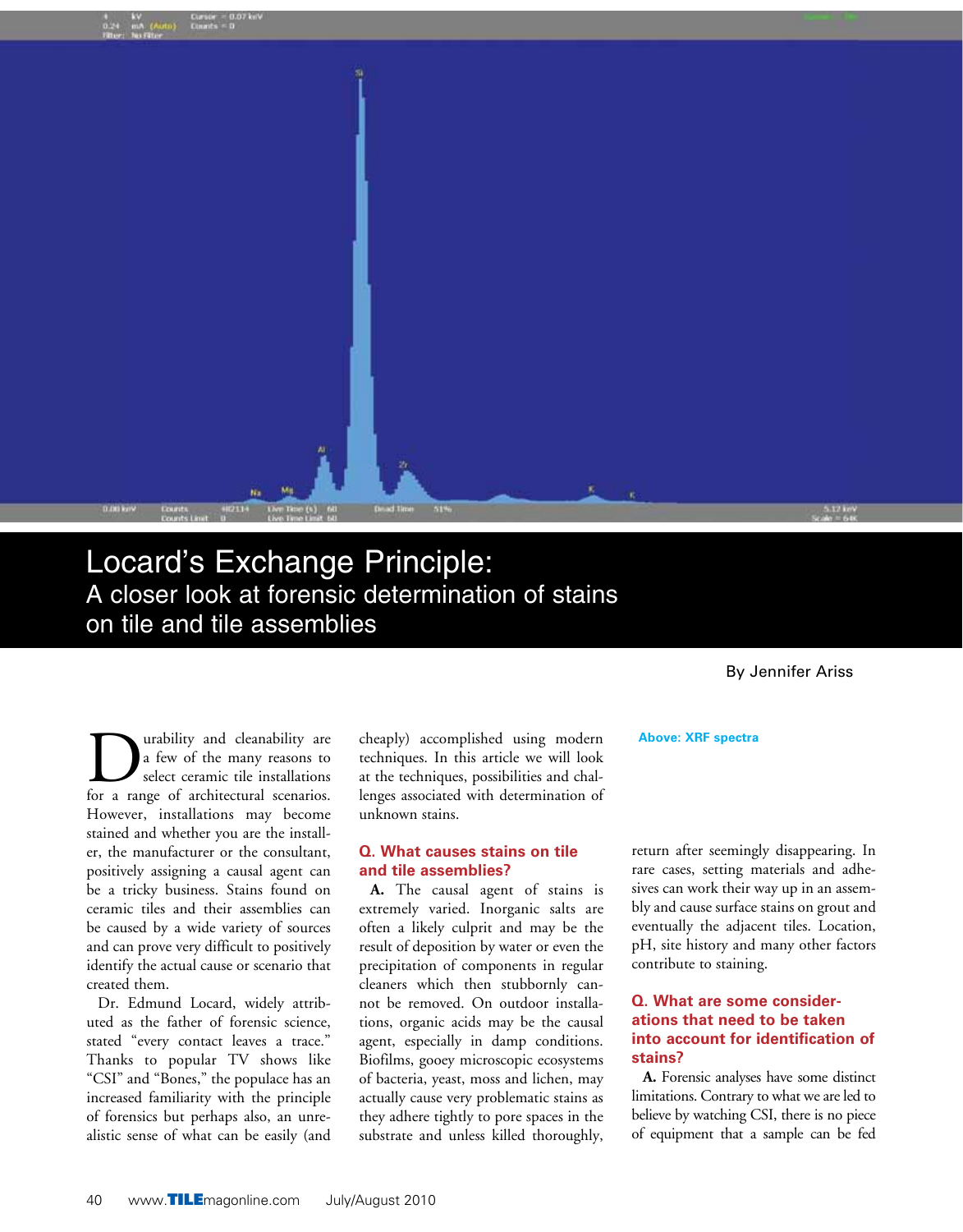into that then spits out the exact identity of the unknown compound. The reality is that most techniques can only positively identify an unknown substance if it can be matched to its source. Determination of the staining compound is most easily accomplished if there is a probable compound already identified. When TCNA performs this type of testing, we typically ask for samples of the stained substrate as well as samples of unstained substrate.

Analysis of an unknown sample without a comparison to a known sample can only predict a probable causal agent. Some compounds lend themselves to this type of treatment better than others, such as hydrocarbons because of their unique chemical profiles.

## **Q. What are some of the techniques that may be employed for determination of stains?**

**A.** Determining the appropriate technique depends greatly on the type of stain and the type of substrate that is

stained. For example, causal agents of some stains may be identified using a sol-

Before you contract testing, make sure you understand what format your results will be returned in and to what degree the laboratory will support you with the interpretation of your results.

vent-based digest of the stained substrate followed by some type of chromatography. Chromatography may be conducted in gas or liquid states and the result is a graph of how long the components of the sample are detectable under a specific set of conditions such as heat or adsorption to a known matrix. Detectors used in chromatography come in many different forms but some common examples are HPLC (high pressure liquid chromatography), PID (photo ionization detector), and ECD (electron capture detector). Compounds produce a unique chemical signature (like a chemical fingerprint) that can then be compared to a database and matched to known compounds.

Spectroscopy techniques are based upon the emission, absorption, or scattering of electromagnetic radiation. As with chromatography-based techniques, individual compounds provide unique profiles of how they respond and interact with electromagnetic energy. Some popular techniques used by TCNA employing this type of analysis are FTIR (Fourier